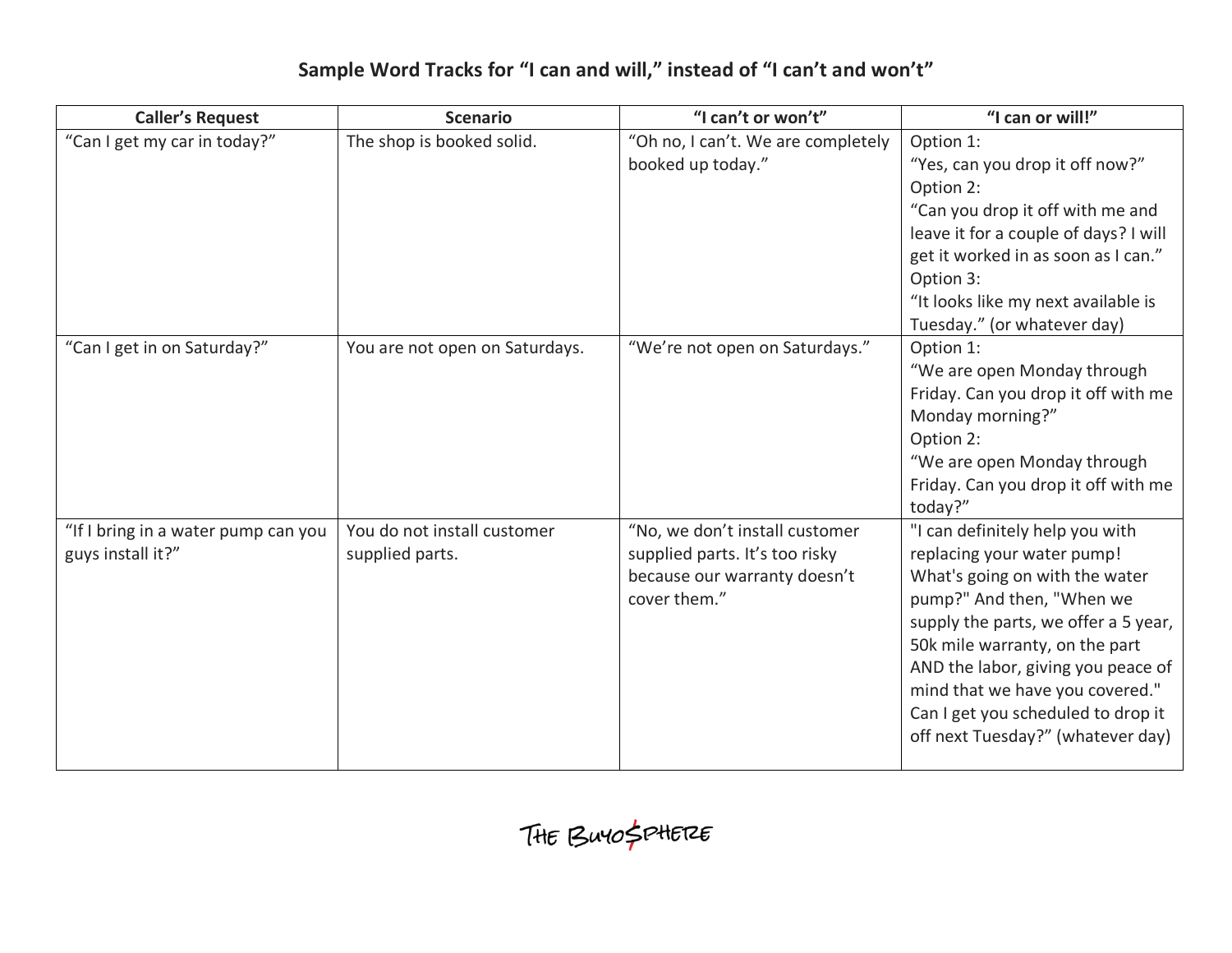| <b>Caller's Request</b>       | <b>Scenario</b>                                                                                                         | "I can't or won't"                                             | "I can or will!"                                                                                                                                                                                                                                                                                                                                                                                                                                                                                                                                                                                                                                                                                                                                                  |
|-------------------------------|-------------------------------------------------------------------------------------------------------------------------|----------------------------------------------------------------|-------------------------------------------------------------------------------------------------------------------------------------------------------------------------------------------------------------------------------------------------------------------------------------------------------------------------------------------------------------------------------------------------------------------------------------------------------------------------------------------------------------------------------------------------------------------------------------------------------------------------------------------------------------------------------------------------------------------------------------------------------------------|
| "Do you install windshields?" | You techs do not install                                                                                                | "We don't install them ourselves.                              | "Yes, I can help you with that!"                                                                                                                                                                                                                                                                                                                                                                                                                                                                                                                                                                                                                                                                                                                                  |
|                               | windshields, but you do have an                                                                                         | We have a guy who comes in once                                | Then set the appointment for a                                                                                                                                                                                                                                                                                                                                                                                                                                                                                                                                                                                                                                                                                                                                    |
|                               | installer come in once a week who                                                                                       | and week and does it."                                         | time the window installer will be                                                                                                                                                                                                                                                                                                                                                                                                                                                                                                                                                                                                                                                                                                                                 |
|                               | does.                                                                                                                   |                                                                | there.                                                                                                                                                                                                                                                                                                                                                                                                                                                                                                                                                                                                                                                                                                                                                            |
| "Can I get a discount?"       | You can offer a coupon or a<br>referral card if available or if not,<br>sell the features and benefits of<br>your shop. | "No, I'm sorry I can't. We hardly<br>make any money as it is." | Option 1:<br>"What I can do is give you one of<br>our great referral cards, then you<br>AND a friend can each get 10% off<br>your next service."<br>Option 2:<br>"Yes! There is a coupon on our<br>website you can use."<br>Option 3:<br>"I'd be happy to explore all of the<br>options available for the parts<br>needed; there may be an option<br>that would carry a 1 year warranty<br>instead of the 3 year. How long do<br>you plan on keeping your Toyota?"<br>(or whatever vehicle)<br>Option 4:<br>"We work very hard at keeping<br>our prices in check while still<br>installing high quality parts and<br>providing our great warranty. I am<br>going to do whatever it takes to<br>make sure you are safe and to<br>offer you the most value for your |
|                               |                                                                                                                         |                                                                | hard-earned dollars."                                                                                                                                                                                                                                                                                                                                                                                                                                                                                                                                                                                                                                                                                                                                             |